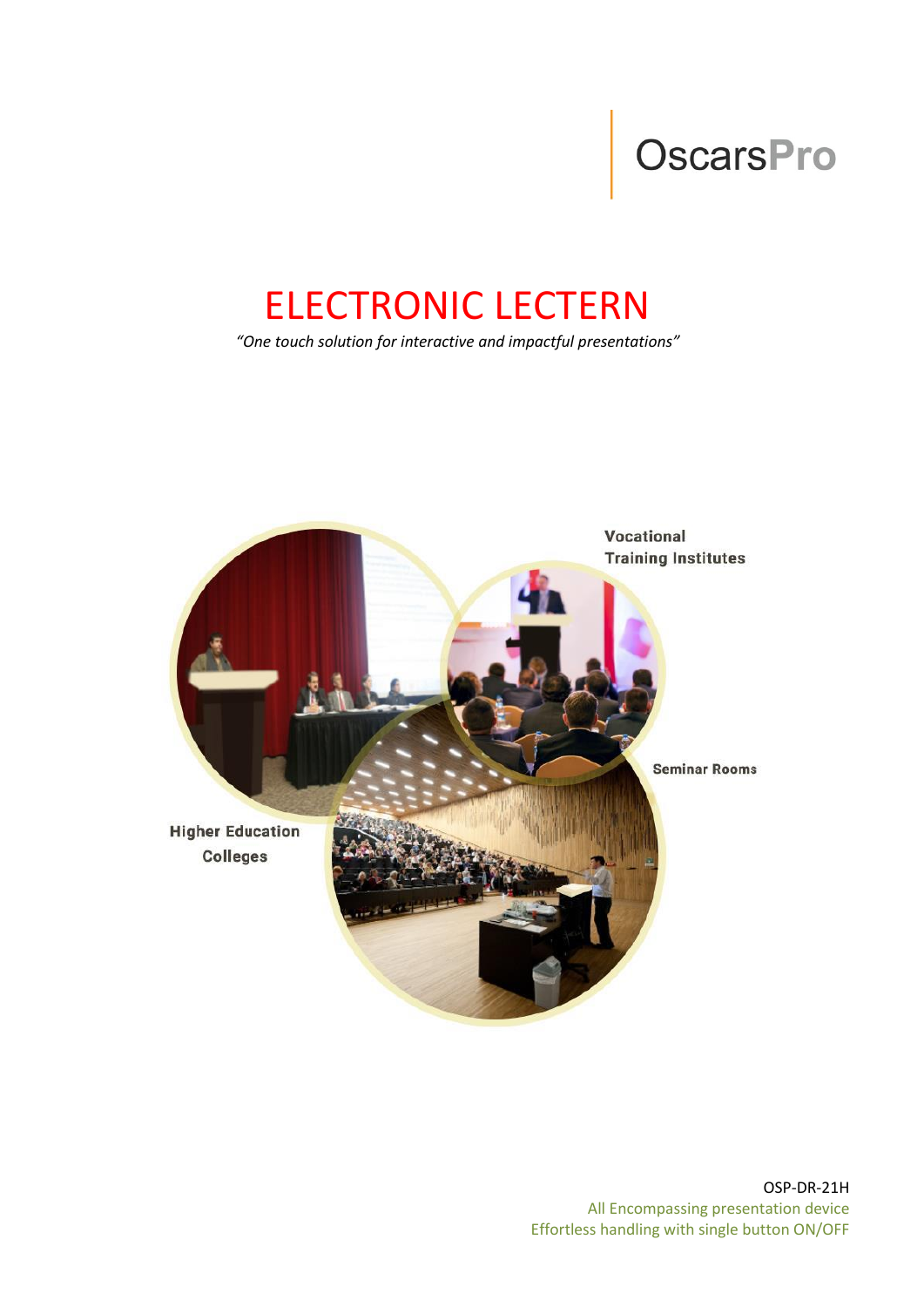## OscarsPro

#### **Electronic Lectern**

| <b>Built-in-Device</b>        |                                                                                           |
|-------------------------------|-------------------------------------------------------------------------------------------|
| Amplifier                     | 50 Watts amplifiers with built-in wireless microphone receiver                            |
| Speakers                      | 50 x 4 Watts, 250 Watts amplifier                                                         |
| Wireless Microphone Units     | Lapel and handheld mic x 1                                                                |
| Gooseneck Microphone          | Cardiods/Lobar directivity Gooseneck Microphone 21.5cm with XLR output, permanent         |
|                               | polarized, condenser, Phantom powered (no batteries required), ON/OFF Switch,             |
|                               | ON/OFF LED light indicator.                                                               |
| Receiver                      | Wireless                                                                                  |
| <b>Sliding Trays</b>          | Provision for keeping Keyboard mouse and Laptop                                           |
| Power Supply                  | AC Supply, 180 -240V, 50Hz                                                                |
| Lock Mechanism                | All the locks fitted in the powder coated steel body have a single key. Different podiums |
|                               | key is not interoperable.                                                                 |
| EMC and Safety (for safety &  | Password protection and physical key for secure access to system integrated               |
| display)                      | authentication system having RFID                                                         |
| <b>Console Panel Ports</b>    | RGB In, USB, LAN, Display Port                                                            |
| Power Consumption             | 300 Watt Maximum                                                                          |
| Lan Connection                | RJ45 Lan port at the panel to connect network                                             |
| Controller                    |                                                                                           |
| Ports on front Panel          | VGA, HDMI, USB2x1, USB3.0x1, Audio IN, RJ45                                               |
| Ports on Rear Panel           | USB 3.0 X 2, VGA Input x 2, VGA Output x 2, RCA Audio IN X 1, RCA Audio Output x 2,       |
|                               | HDMI Input x 2, HDMI Output x 2                                                           |
| <b>Buttons on front Panel</b> | Push buttons to control Volume Up& Down, Volume Mute and to switch sources of             |
|                               | HDMI Visual Presenter, VGA Visual Presenter, HDMI Laptop, PC HDMI, VGA Laptop, VGA        |
|                               | PC and Power On/Off                                                                       |
| Power                         | 5 V DC Adaptor                                                                            |
|                               |                                                                                           |
| <b>Display</b>                | LED Capacitive touch with adjustable tilt mechanism with 3 mm overlay                     |
| Screen                        | 21.5 Inches                                                                               |
| Resolution                    | 1920 x 1080 Full HD                                                                       |
| <b>Interactive Resolution</b> | 4000 LPI (Lines per Inch)                                                                 |
| <b>Brightness</b>             | <b>250 NITS</b>                                                                           |
| <b>Aspect Ratio</b>           | 16:09                                                                                     |
| Screen Tilt                   | Motorized                                                                                 |
| <b>Touch Capability</b>       | Touch via finger and stylus                                                               |
| <b>Reading Accuracy</b>       | ±0.5 mm (centre)                                                                          |
| <b>Viewing Angles</b>         | 160 vertical and 170 horizontal                                                           |
| Response Time                 | Rapid response time of 5ms                                                                |
| Computer Interface            | USB, VGA/DVI/HDMI Port                                                                    |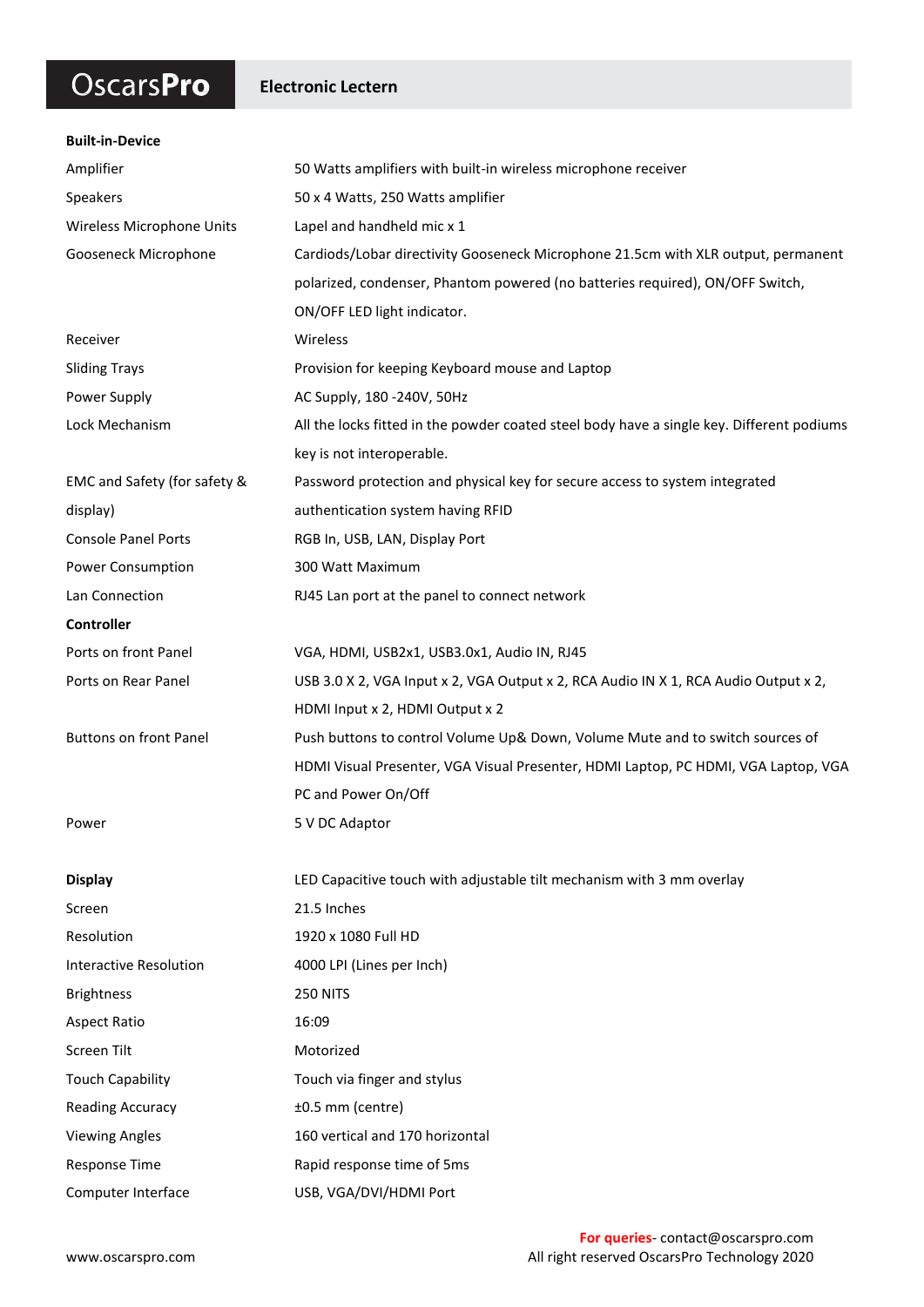## OscarsPro

#### **Electronic Lectern**

| <b>Display Port</b>                   | VGA and HDMI                                                                           |
|---------------------------------------|----------------------------------------------------------------------------------------|
| Pre-build Housing                     | Support                                                                                |
| <b>Optical Disk Drive</b>             | Support                                                                                |
| Pen Pressure sensitivity              | 2048 Levels                                                                            |
| Speakers                              | Inbuilt                                                                                |
| <b>Tracking speed</b>                 | 200 points / second (approx.)                                                          |
| Annotation software                   | Features like text, edit, fonts, erase, colour, shapes, background, floating keyboard, |
|                                       | print, undo, annotate, pens, choose, draw, stamp, move, capture picture, video, save,  |
|                                       | image gallery, etc                                                                     |
| Acrylic Logo                          | Provision to Display Acrylic in front of podium                                        |
| <b>Construction/Exclusive Chassis</b> | a. Wheel and floor mounted with wheels made of polymer coated 1.6mm CRCA steel         |
|                                       | body with screwless chassis                                                            |
|                                       | b. Wooden top has a Lock and Key with and a smooth sliding cover for opening/closing   |
|                                       | on both sides, free standing adjustable tilt.                                          |
|                                       | c. Podium has housing and construction for visual presenter.                           |
|                                       | d. Podium body with nil screws visibility.                                             |
|                                       | e. Space for additional device, drawers/cabinets                                       |
|                                       | f. Antiglare, anti-resistant, vandal resistant screen                                  |
| <b>Computing Details</b>              |                                                                                        |
| System/Processor                      | i3, 8 <sup>th</sup> Generation, 3.10 Ghz                                               |
| <b>RAM</b>                            | 4GB                                                                                    |
| HDD/Storage                           | 1TB                                                                                    |
| <b>Operating System</b>               | Windows 10                                                                             |
| Keyboard/Mouse                        | Wireless USB Mouse and Keyboard                                                        |
| Audio                                 | Line-In/1 x Line-Out/1                                                                 |
| Wi-Fi                                 | Inbuilt                                                                                |
| Input / Output Ports                  | HDMI x 1, DP x 2, USB ports x 6, LAN Port x 1                                          |
| <b>Industrial Grade Chassis</b>       | Small form factor chassis in mini form factor for operation in suitable temperature    |
|                                       | environments.                                                                          |
| Antivirus                             | <b>Norton Antivirus</b>                                                                |
| Power Consumption                     | 120Watt                                                                                |
| <b>Operating Temperature</b>          | 5-45 Degree Celsius                                                                    |
| <b>Storage Temperature</b>            | -10 to 55 Degree Celsius                                                               |
| <b>Operating Humidity</b>             | 40 Degree at 90% RH non-condensing                                                     |
| <b>Storage Humidity</b>               | 85% RH                                                                                 |
| Dimensions                            | 134.62x124.46x63.5                                                                     |
| Weight                                | 90KG                                                                                   |